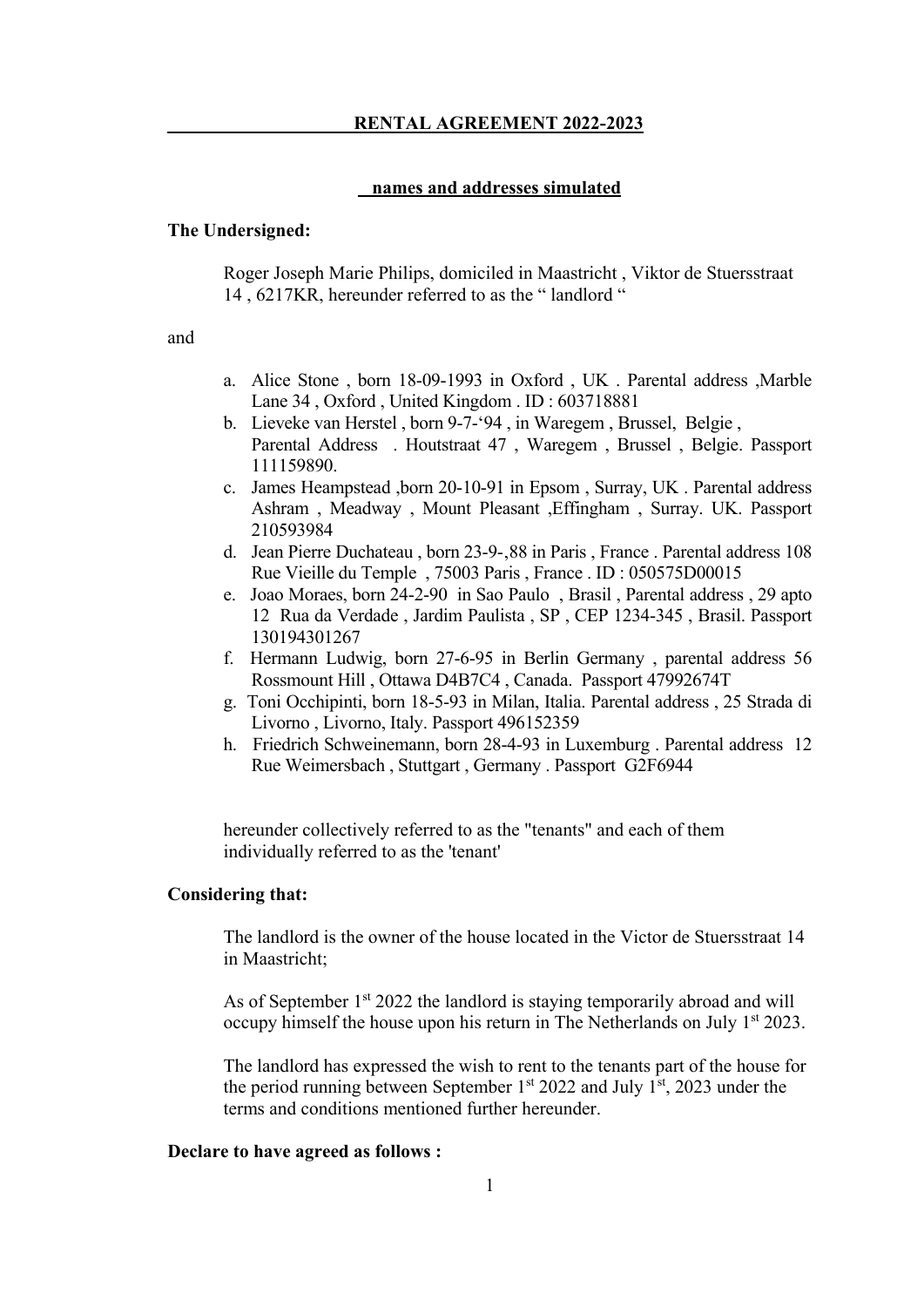#### Article 1. Object of the agreement:

- 1. The Landlord declares to have rented to the tenants and to have put at their disposal, and the tenants declare to have received from the landlord ant to have accepted to use, the premises located in Maastricht in the Victor de Stuersstraat 14.
- 2. Each individual tenant is entitled to the exclusive use of the unit rented to and used by him/her, the other tenants being excluded from such use.
- 3. a. The rented house is completely furnished and put at the disposal of the tenants.

b. It is forbidden for the tenants to make use of the bags containing personal belongings of the landlord which are stored in the basement.

c. The parties declare that upon entry into force of the rental agreement, the landlord has put at the disposal of the tenants, inter alia, the following items which belong to the rented premises.

- oak garden table with 8 teak chairs

- pans set Sigg brand
- built-in kitchen with electric plate, oven , dishwasher, two refrigerators;
- kitchen equipment, glasses, cutlery, plates, pans, etc.;
- Sabatier knives set;
- marble table (purchase price in 1989 E 8.000,--);
- six leather chairs (purchase price E 1,000,-- per chair);
- one lamp (purchase price E 1,000,--);
- one pre-Colombian sculpture (purchase price USD \$ 3,000,--);
- two pre-Colombian pots/vases (purchase price USD \$ 500,-- per piece);
- one wicker couch and two wicker armchairs;
- one black three-place leather sofa, one brown two-place leather sofa, one armchair and one puff
- several paintings;
- Chinese blankets oak case;
- one deep freezer, one washing machine ( Marijnen ) and one dryer (in the basement)9
- Samsung TV UE40F6510SSXXN

## Article 2. Duration of the rental agreement:

1. The present agreement enters into force on September 1st 2022 and comes to an end on June 30th 2023.

2. Should the landlord unexpectedly have to come back to the Netherlands before June 30th 2022 , for whatever reason , the landlord is entitled to terminate anticipatively the present agreement by means of a registered letter sent to the tenants with a 2-month prior notice, the latter deadline ending before june 30th 2023.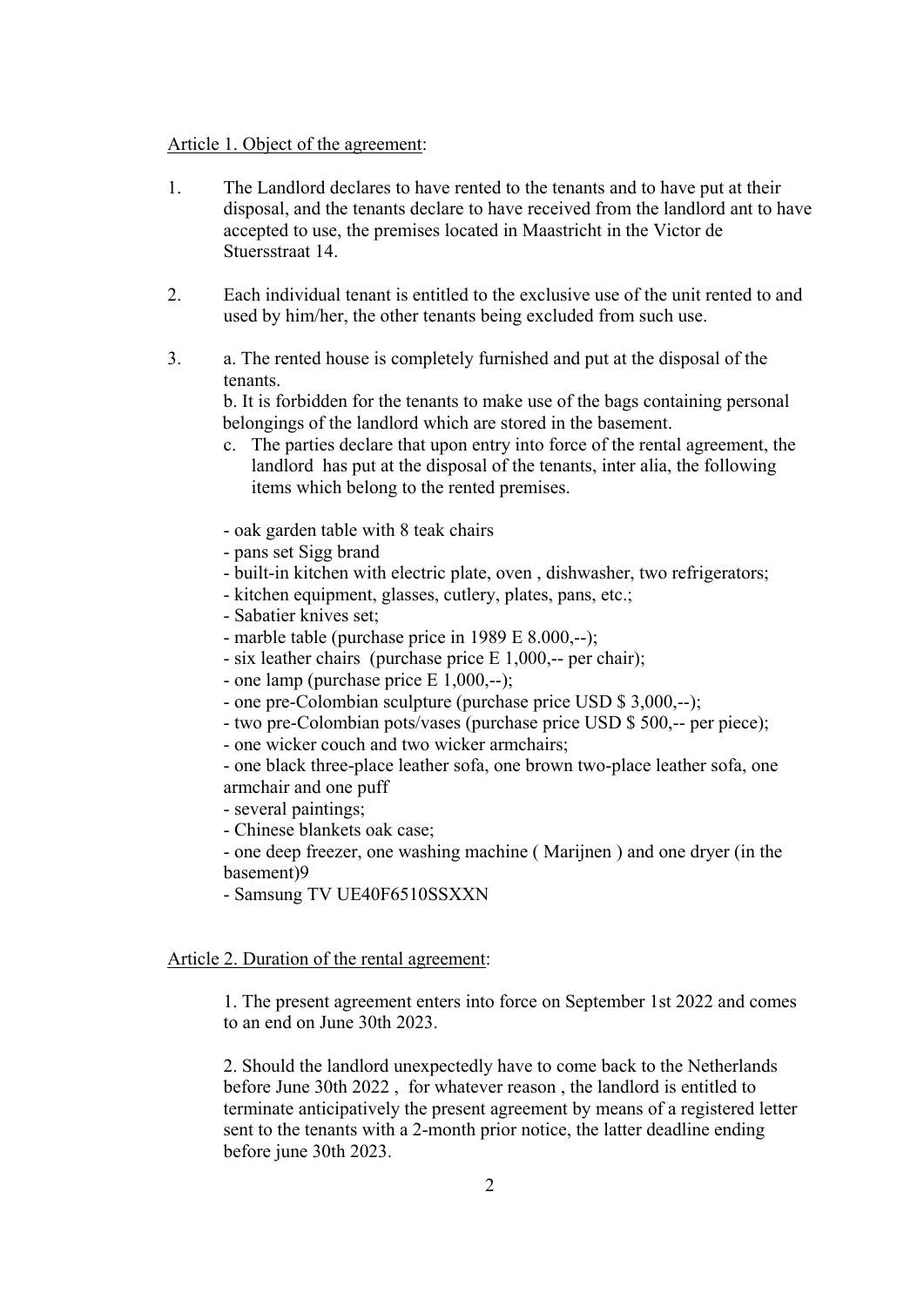#### Article 3. Rent and contribution to the costs of utilities:

- 1. The tenants shall pay to the landlord the following rent and indemnities:
- a. The rent for the whole house amounts to  $\epsilon$  4700,00 (four thousand and seven hundred Euros) per month.
- b. The costs for the furniture/belongings put at the disposal of the tenants by the landlord amount to  $\epsilon$  1422,50 (one thousand fourhundred, twentytwo Euros and fifty cents ) per month.
- c. A down payment as contribution to the costs of utilities: energy, water, cable TV, etc.; this payment amounts to  $\epsilon$  380,-- (three hundred and eighty euros).
- 2. Concerning the amounts mentioned in paragraph 1, the landlord can only request from each tenant individually the monthly payment of the following amounts (in euros) for the "costs" mentioned under 1 sub c which are thus a down payment until the final invoice is available:

|                 |                 | Rent   | <b>Furniture</b><br>sub b | <b>Utilities</b><br>sub c | <b>Total</b> |
|-----------------|-----------------|--------|---------------------------|---------------------------|--------------|
| A.              | Alice Stone     | 287,50 | 137,50                    | 60,00                     | $485, -$     |
| D.              | L.van Herstel   | 367,50 | 192,50                    | 60,00                     | $620, -$     |
| E.              | J.Heampstead    | 375,00 | $195, -$                  | 60,00                     | $630,-$      |
| G.              | J.P. du Chateau | 380,00 | $180, -$                  | 60,00,                    | $620, -$     |
| F.              | Joao Moraes     | 370,00 | $190, -$                  | 60,00                     | $620,-$      |
| <b>B.</b>       | Hermann Ludwig  | 287,50 | 137,50                    | 60,00                     | $485, -$     |
| C.              | Toni Occhipinti | 365,00 | $195, -$                  | 60,00                     | $620,-$      |
| $\mathcal{C}$ . | F. Schweinemann | 365,00 | $195, -$                  | 60,00                     | $620, -$     |

3. Furthermore, each tenant shall pay to the landlord the following amounts:

- a. A weekly amount of Euro 5 per person for the weekly cleaning of the common areas of the premises.
- b. For the fixed costs of the telephone facility, the use of internet and the tv  $\epsilon$  10, per month.

4. The disposal of the daily garbage, such as paper, glass, trash bags (and all that belongs to it according to the municipal regulations) should be made by the tenants and does not belong to the weekly cleaning.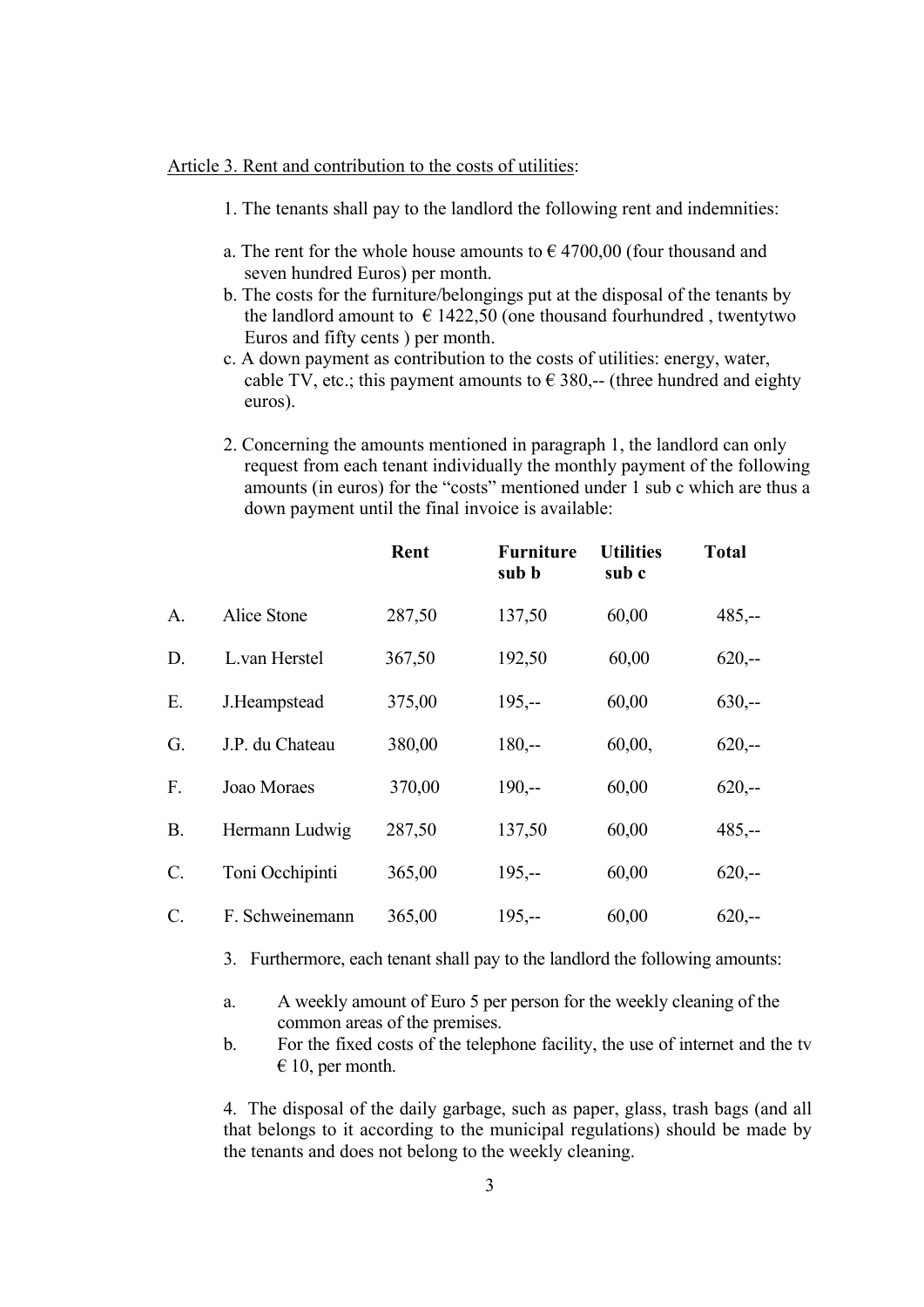5. All taxes and contributions required by the competent authorities concerning the rented house will be borne by the landlord. The taxes and contributions related to the occupation of the house and which, according to the law, should be borne by the tenants, will also be paid by the landlord.

## Article 4. Payment

- 1. The amounts due by the tenants to the landlord by virtue of this article should be transferred in advance every month, at the latest by day 24 of each month preceding the month in which the rent is due, without any reduction or settlement, to the bank account number 10.49.08.696 ( IBAN NL68RABO0104908696 , SWIFT RABONL2U ) at the Rabobank te Maastricht belonging to R.J.M. Philips.
- 2. The tenants should give their respective banks a permanent order of payment so that the amounts mentioned above can be paid automatically each month.
- 3. It is strictly forbidden for the tenants to use the deposit to pay part or all of the last month rent. Each month should be paid at all times.
- 4. The landlord reserves himself the right to claim the due rent(s) and indemnities in cash.

# Article 5. Condition of the rented good and surrender:

- 1. By signing this rental agreement, the tenants declare to have received the rented units as well as the furniture/belongings referred to in article 1 of this contract in good condition and undamaged, with the exception of fair wear and tear, and that they will return them upon expiry of this agreement also in good condition and undamaged.
- 2. Before leaving the house, the tenants shall invite the landlord and give him the opportunity to inspect the rented premises as well as the furniture together with the tenants.
- 3. Should it appear that cleaning is necessary, the landlord is entitled to charge cleaning costs to the tenants upon termination of the rental agreement for a maximum amount of  $\in$  240.

Article 6. Penalties: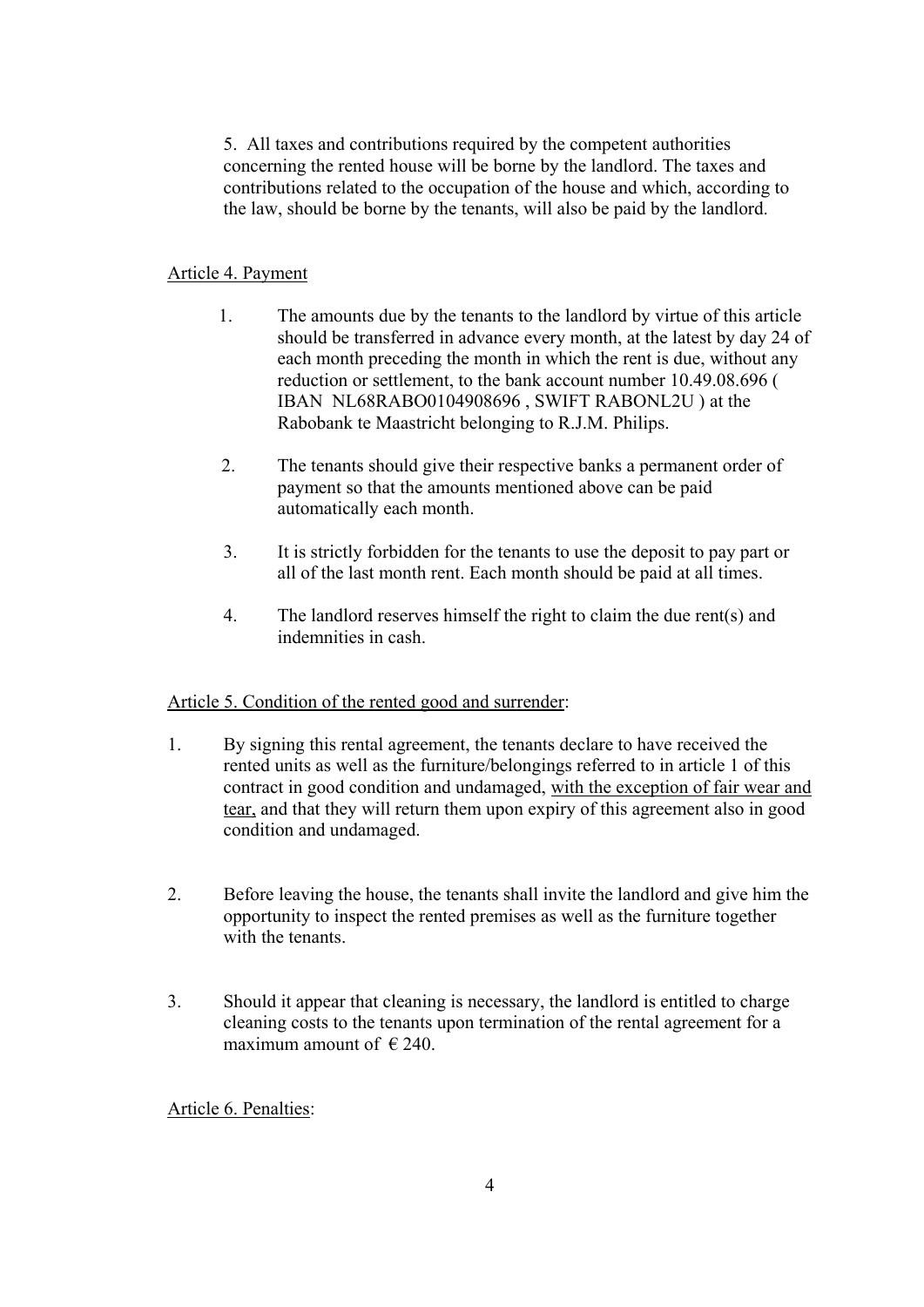- 1. On the ending date of the rental agreement the tenants shall vacate the house and take with them all their personal belongings.
- 2. Any tenant that has not left the rented premises on time pursuant to the previous paragraph owes the landlord a penalty amounting to  $\epsilon$  200 for every single day that he/she is still occupying the premises. Furthermore the said tenant is obliged to pay any damage caused to the landlord as a result of his/her presence in the house, including therein the costs of a substitution house for the tenant and his relatives and his personal belongings.

## Article 7. Instructions for the use of the rented premises:

- 1. The rented premises are exclusively meant to be inhabited by the tenants themselves. Subletting is strictly forbidden.
- 2. Tenants are not allowed to keep pets in the rented premises.
- 3. Tenants are not allowed to affix posters , pictures etc. on the street side windows and in the interior on painted wood like doors .
- 4. The tenants commit themselves expressively not to cause any nuisance to the neighbours, in particular not to cause noise, smell, etc. Moreover, the tenants commit themselves to avoid making any kind of noise after 10 p.m.
- 5. Tenants are not allowed to make alterations to the rented premises.
- 6. It is forbidden to park bicycles in the patio and in the house.
- 7. Goods can be stored in the basement during the lease period, but should be removed at the end of the said period. Any goods that are still present in the basement at the end of the rental agreement will be removed at the expenses of the tenants. The landlord can not be held responsible for any damage suffered by the tenant as a result thereof.
- 8. It is forbidden to make fire in the fireplace in the living room.

## Article 8. Maintenance:

- 1. The tenants shall at all times use and maintain the house with all reasonable and usual care.
- 2. The tenants shall ensure the normal daily maintenance of the rented premises, including the curtains/lamps and locks, the switchers, the sanitary installations, the tubing, sewer and the inventory.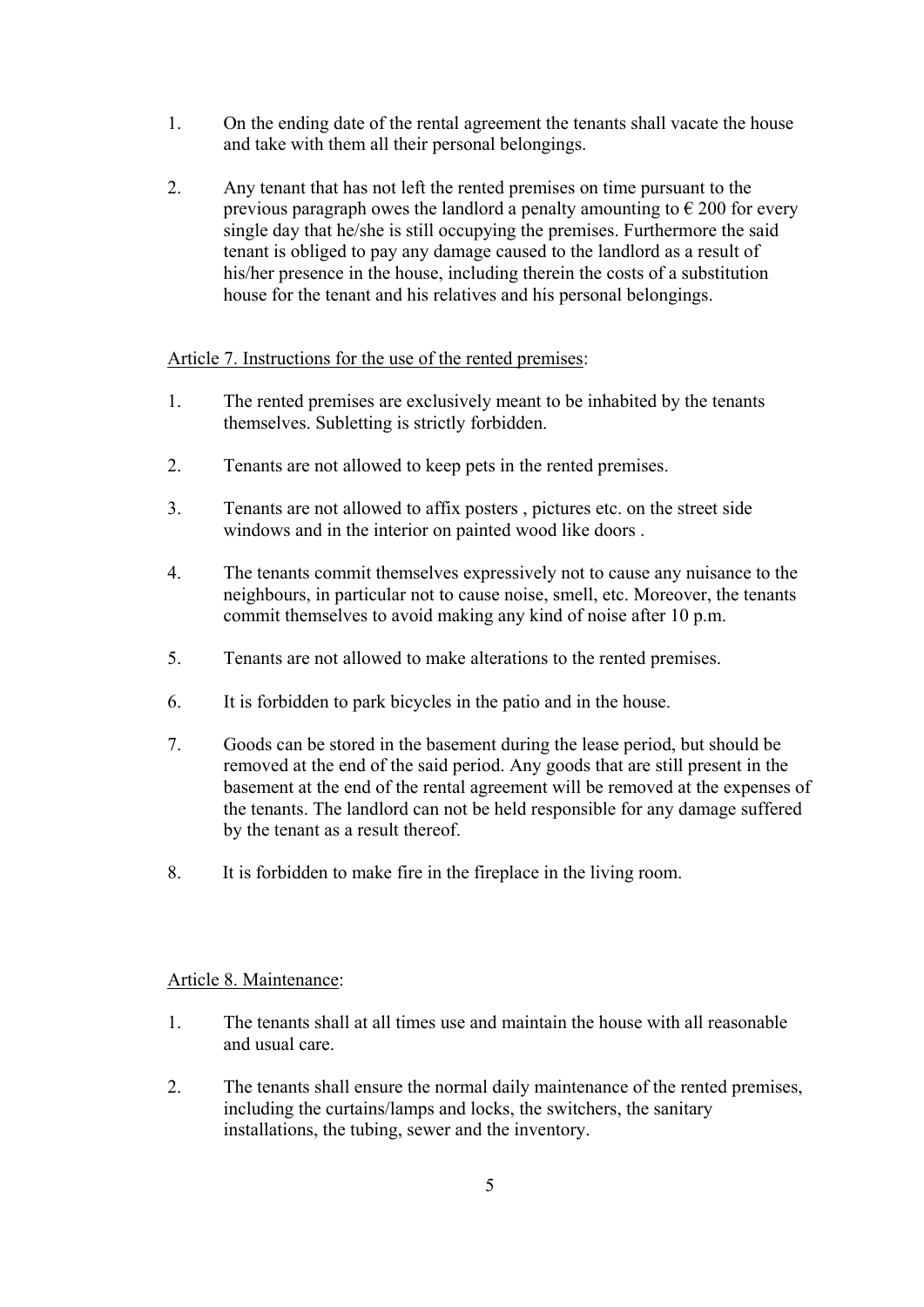3. Thee landlord is not obliged to any maintenance and can not be held liable for any shortcoming in the maintenance.

# Article 9. Liability and insurance:

- 1. The tenants are responsible to the landlord for any damage caused to the rented premises and to the content thereof during the lease period - whatever the cause - unless they can prove that this liability does not rest on them.
- 2. The tenants commit themselves to take up an insurance with a well-known European company and to keep it for the whole duration of the rental contract in order to cover the liability referred to in the previous paragraph. The tenants shall provide the landlord with a copy of the insurance policy and of its terms and conditions.
- 3. The tenants shall give the landlord any indemnity that they should receive from the insurance company as coverage for any damage caused to the rented premises and to the belongings put at their disposal by the landlord.

## Article 10. Deposit:

- 1. At the time the lease is signed each one of the tenants shall pay the landlord a deposit amounting to Euro 700,- ( seven hundred euros)
- 2. The landlord is entitled to use part or whole of this deposit to cover any debt due to him by the tenant by virtue of this contract.

## Article 11. Other provisions:

- 1. The tenants accept the rented premises and the furniture in their present condition known to them. In case the rented premises and the furniture would unexpectedly show shortcomings during the rental period, the landlord accepts in this regard no responsibility for any damages suffered by the tenants as a result thereof.
- 2. The landlord is not responsible for whatever damage caused to the tenants as a result of the use by the tenants of the rented premises and its furniture. In this respect, the tenants hold the landlord harmless from any claim from third parties.
- 3. The landlord is not liable for any damage of whatever nature that the tenants could suffer, should the tenants for whatever reason not enjoy the peaceful use of the rented units, or should the rented premises not be used for the use for which they are rented.

## Article 12. Use of the telephone and Internet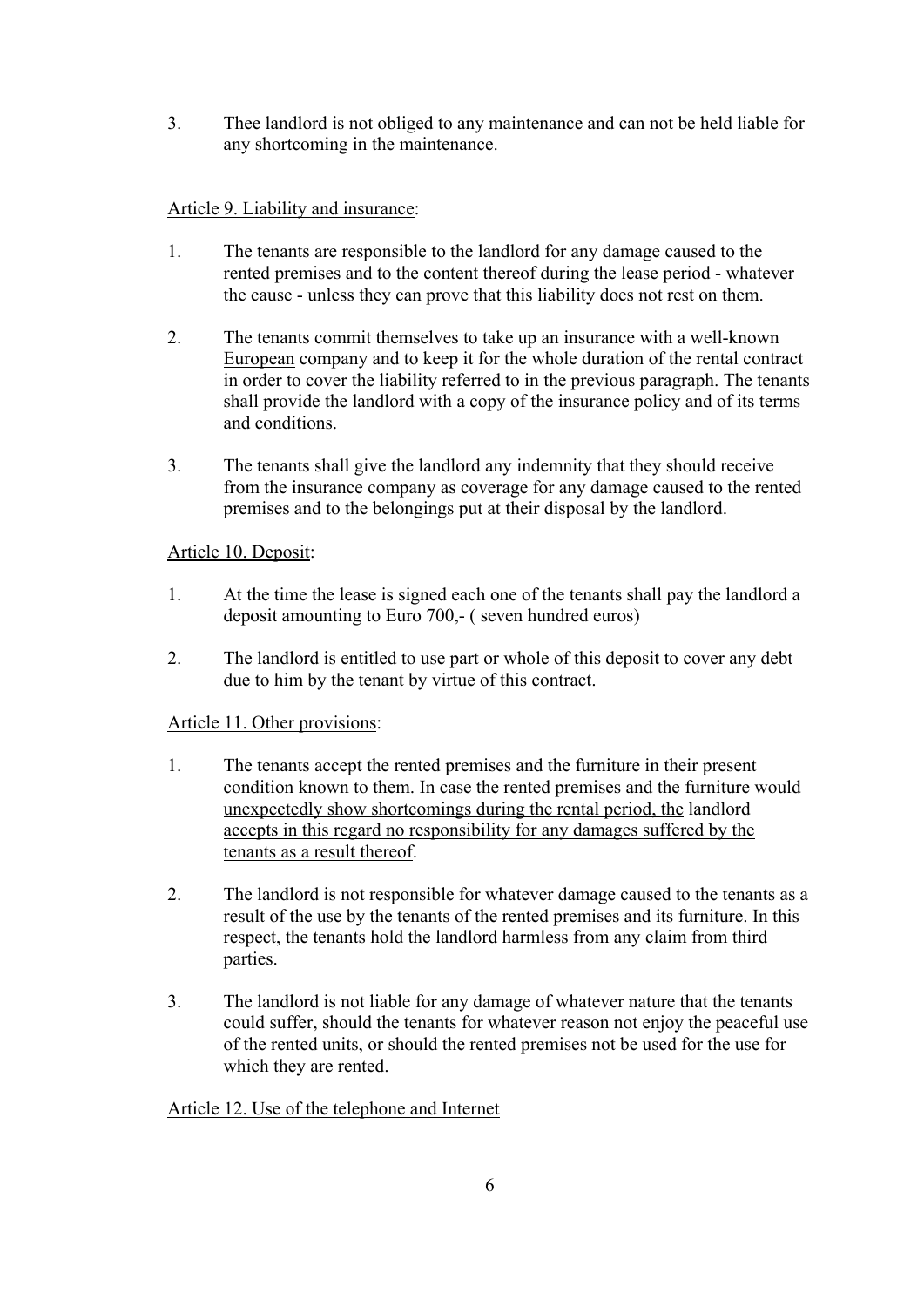- 1. Parties are aware of the fact that the telephone connection with number 043- 8500847 is registered under the name of the landlord.
- 2. a. The tenants shall keep a record of their own use of the telephone;
	- b. The tenants shall calculate their costs on the basis of the invoice sent by the telephone company and shall pay every month their own telephone costs to the landlord.
	- c. All costs for late payment or disconnection of the telephone line shall be borne by the tenants.

## Article 13 Final payment of the water and energy invoice

- 1. Regarding the costs for energy and water referred to in article 3 par. 1, c), the parties make the following arrangements:
	- a. Such costs are all costs for the whole house which are mentioned in the final invoices of the water and energy company made during the rental period;
	- b. each tenant individually owes the landlord an equal part of these costs;
	- c. after 30 June 2016 the landlord will make the final calculation of these costs and will send the tenants an e-mail giving them a detailed overview of the costs;
	- d. the landlord will claim the final amount due from the tenants;
	- e. the landlord is entitled to use the deposit to cover any amounts due in this respect.

# Article 14 Divisibility of obligations

Each individual tenant is principally liable for compliance with this agreement by all the tenants, unless it can be deducted reasonably and fairly or it results from the law that each individual tenant is liable to the landlord for unequal parts of the agreement.

## Article 15. General provisions, choice of domicile, forum and law:

1. Unless otherwise indicated in this agreement, this agreement is subject to the *Algemene Bepalingen Huurovereenkomst Woonruimte* (General provisions Housing Rental agreement), according to the model fixed by the Real Estate Council (*Model door de Raad voor Onroerende Zaken*) on 30 July 2003 and deposited on 31 July 2003 at the Registrar Office of the Court in The Hague and registered there under number 74/2003. A copy of these provisions is attached to the present rental agreement.